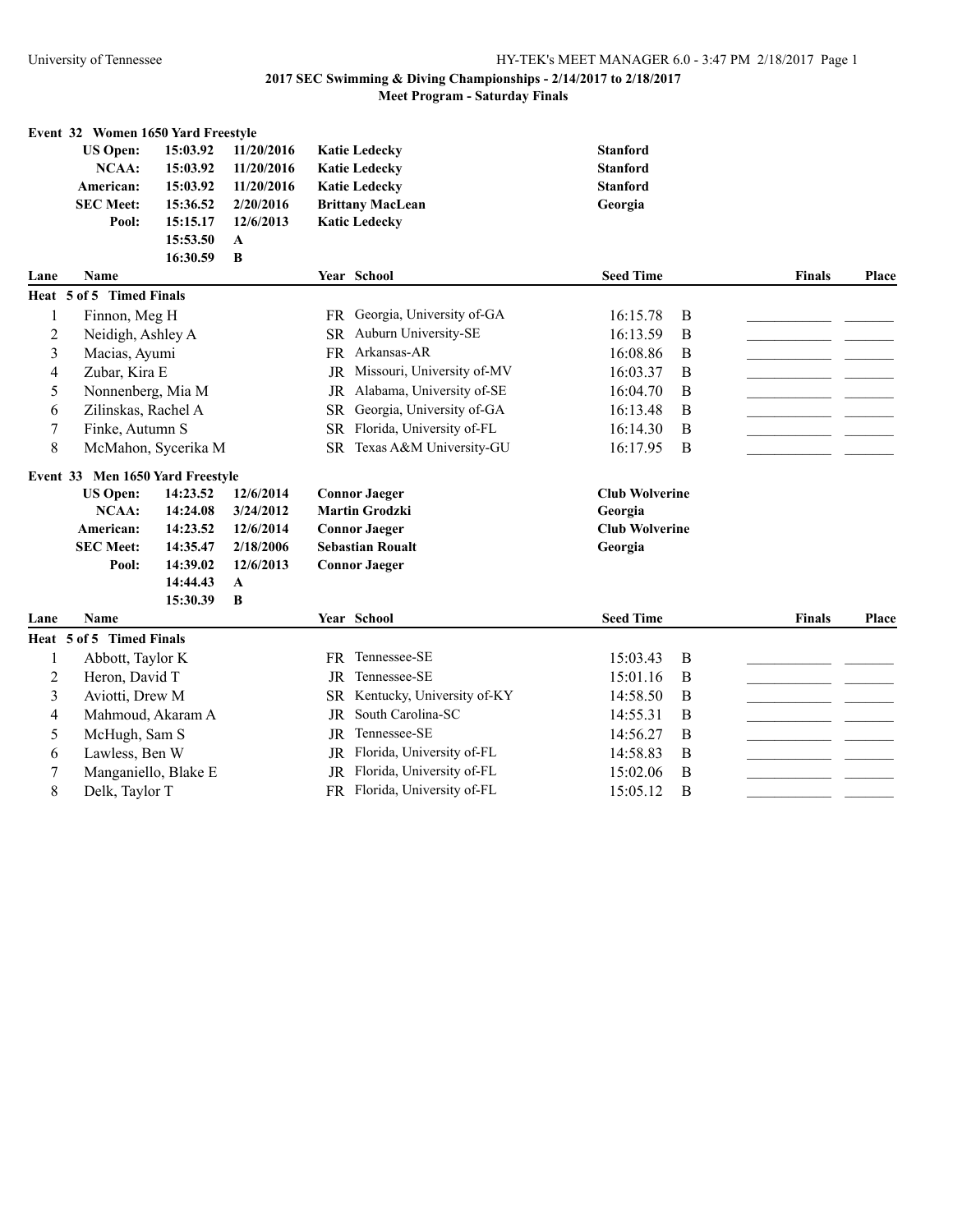|                   |                   | Event 34 Women 200 Yard Backstroke |              |           |                                  |                |                |               |       |
|-------------------|-------------------|------------------------------------|--------------|-----------|----------------------------------|----------------|----------------|---------------|-------|
|                   | <b>US Open:</b>   | 1:47.84                            | 3/21/2013    |           | <b>Elizabeth Pelton</b>          | California     |                |               |       |
|                   | <b>NCAA:</b>      | 1:47.84                            | 3/21/2013    |           | <b>Elizabeth Pelton</b>          | California     |                |               |       |
|                   | American:         | 1:47.84                            | 3/21/2013    |           | <b>Elizabeth Pelton</b>          | California     |                |               |       |
|                   | <b>SEC Meet:</b>  | 1:48.34                            | 2/21/2009    |           | <b>Gemma Spofforth</b>           | Florida        |                |               |       |
|                   | Pool:             | 1:49.59                            | 12/6/2013    |           | <b>Elizabeth Pelton</b>          | California     |                |               |       |
|                   |                   | 1:51.95                            | $\mathbf{A}$ |           |                                  |                |                |               |       |
|                   |                   | 1:59.19                            | B            |           |                                  |                |                |               |       |
| Lane              | Name              |                                    |              |           | Year School                      | <b>Prelims</b> |                | <b>Finals</b> | Place |
| Heat 1            | C - Final         |                                    |              |           |                                  |                |                |               |       |
| 1                 |                   | Baddock, Caroline A                |              |           | JR Auburn University-SE          | 1:57.69        | B              |               |       |
| 2                 |                   | Merritt, Heather N                 |              |           | JR South Carolina-SC             | 1:57.11        | $\bf{B}$       |               |       |
| 3                 |                   | Coughlin, Katie M                  |              |           | SO Alabama, University of-SE     | 1:57.00        | B              |               |       |
| 4                 | Sell, Sydney L    |                                    |              | SO.       | Florida, University of-FL        | 1:56.35        | B              |               |       |
| 5                 | Metzsch, Sara K   |                                    |              | <b>FR</b> | Texas A&M University-GU          | 1:56.46        | B              |               |       |
| 6                 |                   | Oberlander, Kacey B                |              | FR        | Alabama, University of-SE        | 1:57.08        | $\overline{B}$ |               |       |
| 7                 |                   | Wilson, Makenna N                  |              |           | SR Louisiana State University-LA | 1:57.35        | B              |               |       |
| 8                 | Norman, Laura R   |                                    |              |           | JR Texas A&M University-GU       | 1:57.86        | B              |               |       |
| Heat 2            | <b>B</b> - Final  |                                    |              |           |                                  |                |                |               |       |
| 1                 | Darwent, Georgia  |                                    |              |           | FR Florida, University of-FL     | 1:56.27        | B              |               |       |
| 2                 | King, Jennifer J  |                                    |              |           | FR Missouri, University of-MV    | 1:55.68        | B              |               |       |
| 3                 | Falconer, Erin E  |                                    |              | SO.       | Auburn University-SE             | 1:55.60        | B              |               |       |
| 4                 | McCann, Meryn     |                                    |              | <b>FR</b> | Georgia, University of-GA        | 1:54.11        | B              |               |       |
| 5                 |                   | Laemmler, Nadine M                 |              |           | SR Missouri, University of-MV    | 1:54.22        | B              |               |       |
| 6                 |                   | Parker, Katherine E                |              |           | FR Georgia, University of-GA     | 1:55.65        | B              |               |       |
| 7                 | Dahlgren, Kylie J |                                    |              | SO.       | Missouri, University of-MV       | 1:55.82        | B              |               |       |
| 8                 | Cornell, Emily B  |                                    |              |           | FR South Carolina-SC             | 1:56.31        | B              |               |       |
| Heat 3            | A - Final         |                                    |              |           |                                  |                |                |               |       |
| 1                 |                   | Alexander, Bridgette K             |              |           | JR Kentucky, University of-KY    | 1:53.78        | B              |               |       |
| 2                 |                   | Stevens, Hannah E                  |              |           | JR Missouri, University of-MV    | 1:53.55        | B              |               |       |
| 3                 |                   | Galyer, Danielle M                 |              | <b>SR</b> | Kentucky, University of-KY       | 1:51.81        | $\mathbf{A}$   |               |       |
| 4                 | Seidt, Asia M     |                                    |              | FR        | Kentucky, University of-KY       | 1:51.52        | A              |               |       |
| 5                 | Bratton, Lisa N   |                                    |              | JR        | Texas A&M University-GU          | 1:51.68        | A              |               |       |
| 6                 | Galyer, Ali J     |                                    |              | <b>FR</b> | Kentucky, University of-KY       | 1:51.82        | $\mathbf{A}$   |               |       |
| 7                 | Small, Meghan N   |                                    |              |           | FR Tennessee-SE                  | 1:53.57        | B              |               |       |
| 8                 | Bohon, Micah W    |                                    |              |           | JR Tennessee-SE                  | 1:54.04        | B              |               |       |
| <b>Alternates</b> |                   |                                    |              |           |                                  |                |                |               |       |
| 1                 |                   | Churman, Kayla M                   |              |           | SO Kentucky, University of-KY    | 1:58.31        |                |               |       |
| $\overline{2}$    |                   | Wilts, Samantha E                  |              |           | SO Missouri, University of-MV    | 1:58.40        |                |               |       |
|                   |                   |                                    |              |           |                                  |                |                |               |       |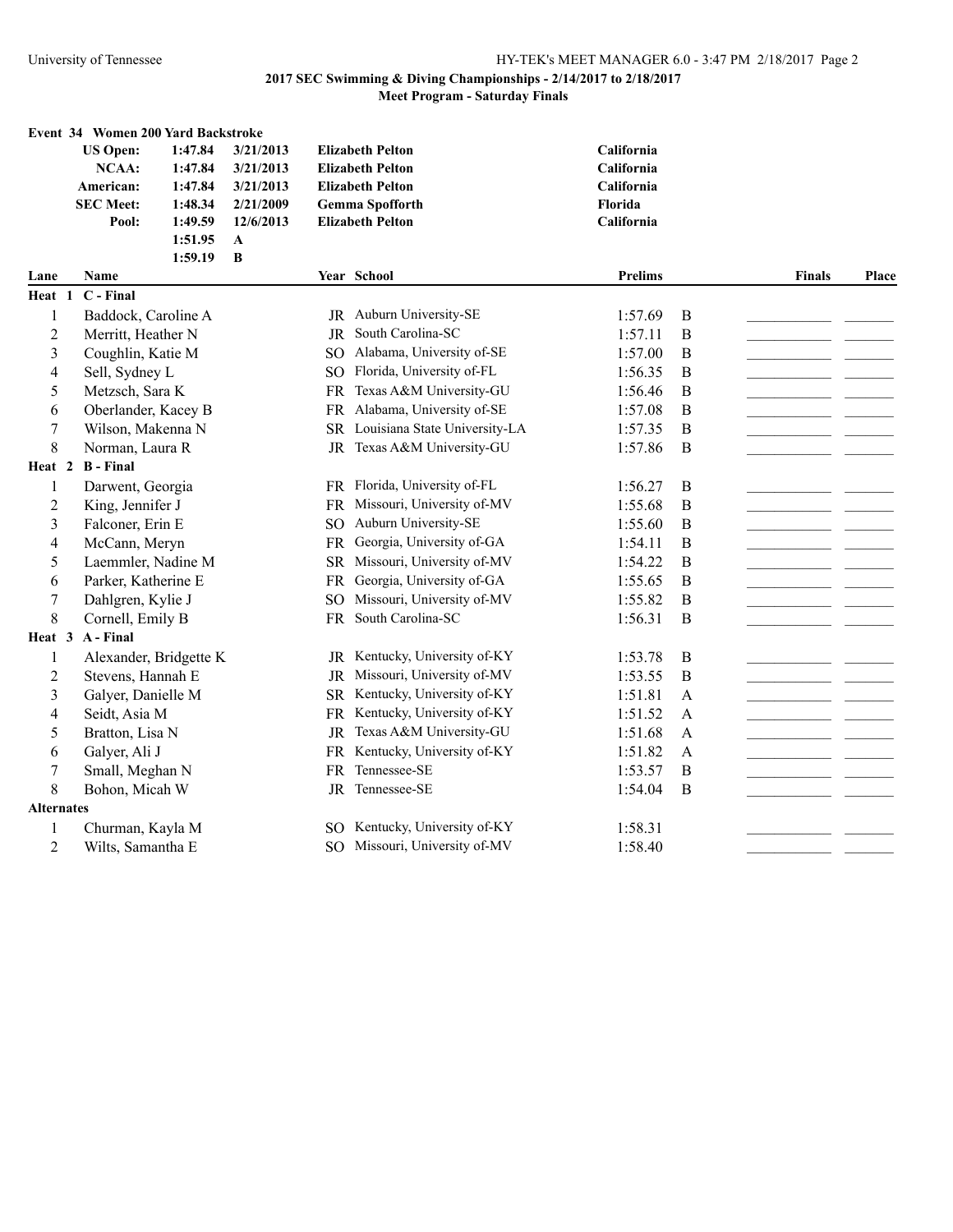#### **Event 35 Men 200 Yard Backstroke**

| <b>US Open:</b>  | 1:35.73 | 3/26/2016 | <b>Ryan Murphy</b>       | <b>California</b> |
|------------------|---------|-----------|--------------------------|-------------------|
| NCAA:            | 1:35.73 | 3/26/2016 | <b>Ryan Murphy</b>       | California        |
| American:        | 1:35.73 | 3/26/2016 | <b>Ryan Murphy</b>       | <b>California</b> |
| <b>SEC Meet:</b> | 1:38.29 | 2/17/2005 | <b>Ryan Lochte</b>       | <b>Florida</b>    |
| Pool:            | 1:37.87 | 12/6/2013 | <b>Arkady Vyatchanin</b> |                   |
|                  | 1:39.87 | A         |                          |                   |
|                  | 1:46.39 | - B       |                          |                   |

| California |
|------------|
| California |
| California |
| Florida    |
|            |

| Lane              | <b>Name</b>         |               | Year School                      | <b>Prelims</b> |   | <b>Finals</b> | Place |
|-------------------|---------------------|---------------|----------------------------------|----------------|---|---------------|-------|
| Heat 1            | C - Final           |               |                                  |                |   |               |       |
| 1                 | Swart, Josh D       |               | SO Kentucky, University of-KY    | 1:44.59        | B |               |       |
| $\overline{2}$    | Booth, Joshua J     | <b>JR</b>     | Auburn University-SE             | 1:44.37        | В |               |       |
| $\overline{3}$    | Garcia, Matthew J   | <b>FR</b>     | Tennessee-SE                     | 1:44.20        | B |               |       |
| 4                 | Hein, Daniel W      | <b>FR</b>     | Missouri, University of-MV       | 1:44.05        | B |               |       |
| 5                 | Walton, Alex D      | <b>SO</b>     | Missouri, University of-MV       | 1:44.16        | B |               |       |
| 6                 | Copeland, Taylor B  | <b>SR</b>     | Auburn University-SE             | 1:44.34        | B |               |       |
| 7                 | Main, Bayley H      | <sub>SO</sub> | Florida, University of-FL        | 1:44.56        | B |               |       |
| 8                 | Kananowicz, Bryce A | JR            | South Carolina-SC                | 1:44.63        | B |               |       |
| Heat 2            | <b>B</b> - Final    |               |                                  |                |   |               |       |
|                   | Thaning, Walker N   |               | JR Kentucky, University of-KY    | 1:43.70        | B |               |       |
| $\overline{2}$    | Acevedo, Javier C   | <b>FR</b>     | Georgia, University of-GA        | 1:43.29        | B |               |       |
| $\overline{3}$    | Kim, Anthony        | FR.           | Texas A&M University-GU          | 1:42.93        | B |               |       |
| 4                 | Balogh, Brennan L   | SO.           | Florida, University of-FL        | 1:42.64        | B |               |       |
| 5                 | Rooney, Maxime P    | <b>FR</b>     | Florida, University of-FL        | 1:42.67        | B |               |       |
| 6                 | Dale, Taylor L      | <b>SR</b>     | Georgia, University of-GA        | 1:43.26        | B |               |       |
| 7                 | Murray, Nathan G    | <b>FR</b>     | Tennessee-SE                     | 1:43.31        | B |               |       |
| 8                 | Alexander, Nick A   | FR.           | Missouri, University of-MV       | 1:43.80        | B |               |       |
| Heat 3            | A - Final           |               |                                  |                |   |               |       |
|                   | Reilman, Joey J     | SO.           | Tennessee-SE                     | 1:42.09        | B |               |       |
| 2                 | Fredriksson, Petter | <b>FR</b>     | Auburn University-SE             | 1:41.99        | B |               |       |
| 3                 | Patching, Joe J     | <b>SR</b>     | Auburn University-SE             | 1:41.04        | B |               |       |
| 4                 | Griffin, Carter J   | <b>SR</b>     | Missouri, University of-MV       | 1:40.68        | B |               |       |
| 5                 | Oslin, Connor J     | <b>SR</b>     | Alabama, University of-SE        | 1:40.94        | B |               |       |
| 6                 | Reid, Christopher P | <b>JR</b>     | Alabama, University of-SE        | 1:41.49        | B |               |       |
| 7                 | Litherland, Jay Y   | <b>JR</b>     | Georgia, University of-GA        | 1:42.07        | B |               |       |
| 8                 | Bonetti, Brock W    | <b>JR</b>     | Texas A&M University-GU          | 1:42.29        | B |               |       |
| <b>Alternates</b> |                     |               |                                  |                |   |               |       |
| 1                 | Maas, Kyle P        |               | FR Alabama, University of-SE     | 1:44.81        |   |               |       |
| $\overline{c}$    | Smith, Thomas J     |               | SO Louisiana State University-LA | 1:44.95        |   |               |       |
|                   |                     |               |                                  |                |   |               |       |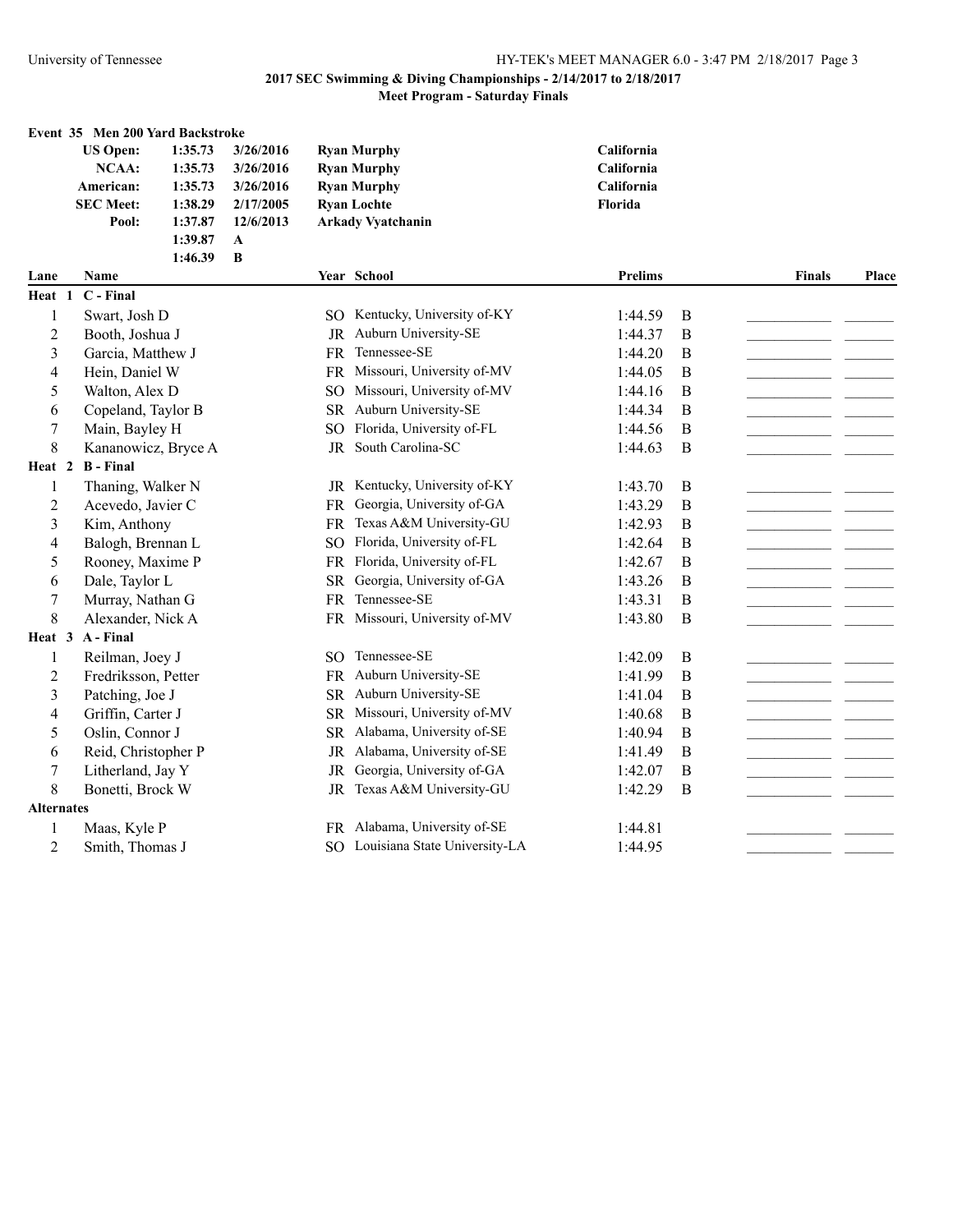## University of Tennessee HY-TEK's MEET MANAGER 6.0 - 3:47 PM 2/18/2017 Page 4

# **2017 SEC Swimming & Diving Championships - 2/14/2017 to 2/18/2017**

# **Meet Program - Saturday Finals**

|      | Event 36 Women 100 Yard Freestyle |       |           |                            |                 |
|------|-----------------------------------|-------|-----------|----------------------------|-----------------|
|      | <b>US Open:</b>                   | 46.09 | 3/21/2015 | <b>Simone Manuel</b>       | <b>Stanford</b> |
|      | NCAA:                             | 46.09 | 3/21/2015 | <b>Simone Manuel</b>       | <b>Stanford</b> |
|      | American:                         | 46.09 | 3/21/2015 | <b>Simone Manuel</b>       | <b>Stanford</b> |
|      | <b>SEC Meet:</b>                  | 46.61 | 2/18/2012 | Ariana Vanderpool-Wallace  | <b>Auburn</b>   |
|      | Pool:                             | 46.61 | 2/18/2012 | Arianna Vanderpool-Wallace | <b>Auburn</b>   |
|      |                                   | 47.69 | A         |                            |                 |
|      |                                   | 49.99 | B         |                            |                 |
| Lane | <b>Name</b>                       |       |           | <b>Year School</b>         | Prelii          |

| Lane              | <b>Name</b>             |                 | Year School                   | <b>Prelims</b> |   | <b>Finals</b> | <b>Place</b> |
|-------------------|-------------------------|-----------------|-------------------------------|----------------|---|---------------|--------------|
| Heat 1            | C - Final               |                 |                               |                |   |               |              |
| 1                 | Cleveland, Alex S       | JR              | Tennessee-SE                  | 49.80          | B |               |              |
| $\overline{2}$    | Lupton, Lexie L         | SO.             | Texas A&M University-GU       | 49.63          | B |               |              |
| 3                 | Ellzey, Ashton M        | <b>JR</b>       | Auburn University-SE          | 49.45          | B |               |              |
| 4                 | Knight, Haylee M        | SO.             | Louisiana State University-LA | 49.40          | B |               |              |
| 5                 | Toussaint, Kira M       | <b>SR</b>       | Tennessee-SE                  | 49.44          | B |               |              |
| 6                 | Brown, Erika J          | <b>FR</b>       | Tennessee-SE                  | 49.57          | B |               |              |
| 7                 | Metzger-Seymour, Erin M | <b>JR</b>       | Missouri, University of-MV    | 49.67          | B |               |              |
| 8                 | Dambacher, Kelsey N     | FR              | Florida, University of-FL     | 49.81          | B |               |              |
| Heat 2            | <b>B</b> - Final        |                 |                               |                |   |               |              |
| 1                 | Tomley, Temarie A       |                 | JR Alabama, University of-SE  | 49.32          | B |               |              |
| $\overline{2}$    | Purcell, Allyx K        | <b>SR</b>       | Auburn University-SE          | 49.27          | B |               |              |
| 3                 | Miller, Amy E           | <b>FR</b>       | Texas A&M University-GU       | 49.22          | B |               |              |
| 4                 | Dressel, Sherridon L    | <b>FR</b>       | Florida, University of-FL     | 49.11          | B |               |              |
| 5                 | Scott, Bailey K         | JR.             | Alabama, University of-SE     | 49.18          | B |               |              |
| 6                 | Tetzloff, Alyssa P      | SO.             | Auburn University-SE          | 49.22          | B |               |              |
| $\sqrt{ }$        | Freriks, Geena K        | SO <sub>1</sub> | Kentucky, University of-KY    | 49.32          | B |               |              |
| 8                 | Rasmus, Claire E        | <sub>SO</sub>   | Texas A&M University-GU       | 49.35          | B |               |              |
| Heat 3            | A - Final               |                 |                               |                |   |               |              |
| 1                 | Troskot, Leah B         | SR.             | Louisiana State University-LA | 48.55          | B |               |              |
| $\overline{c}$    | Malone, Kristin T       | JR              | Texas A&M University-GU       | 48.50          | B |               |              |
| 3                 | Burchill, Veronica K    | FR              | Georgia, University of-GA     | 48.20          | B |               |              |
| 4                 | Smoliga, Olivia M       | <b>SR</b>       | Georgia, University of-GA     | 47.74          | B |               |              |
| 5                 | Gastaldello, Beryl E    | JR              | Texas A&M University-GU       | 48.07          | B |               |              |
| 6                 | Van Landeghem, Chantal  | <b>SR</b>       | Georgia, University of-GA     | 48.40          | B |               |              |
| 7                 | Meynen, Julie           | FR              | Auburn University-SE          | 48.51          | B |               |              |
| 8                 | Banic, Madeline A       | SO.             | Tennessee-SE                  | 48.87          | B |               |              |
| <b>Alternates</b> |                         |                 |                               |                |   |               |              |
| 1                 | Lingmann, Edith         |                 | FR South Carolina-SC          | 49.91          |   |               |              |
| $\overline{2}$    | Hayden, Rachel E        |                 | JR Missouri, University of-MV | 49.95          |   |               |              |
|                   |                         |                 |                               |                |   |               |              |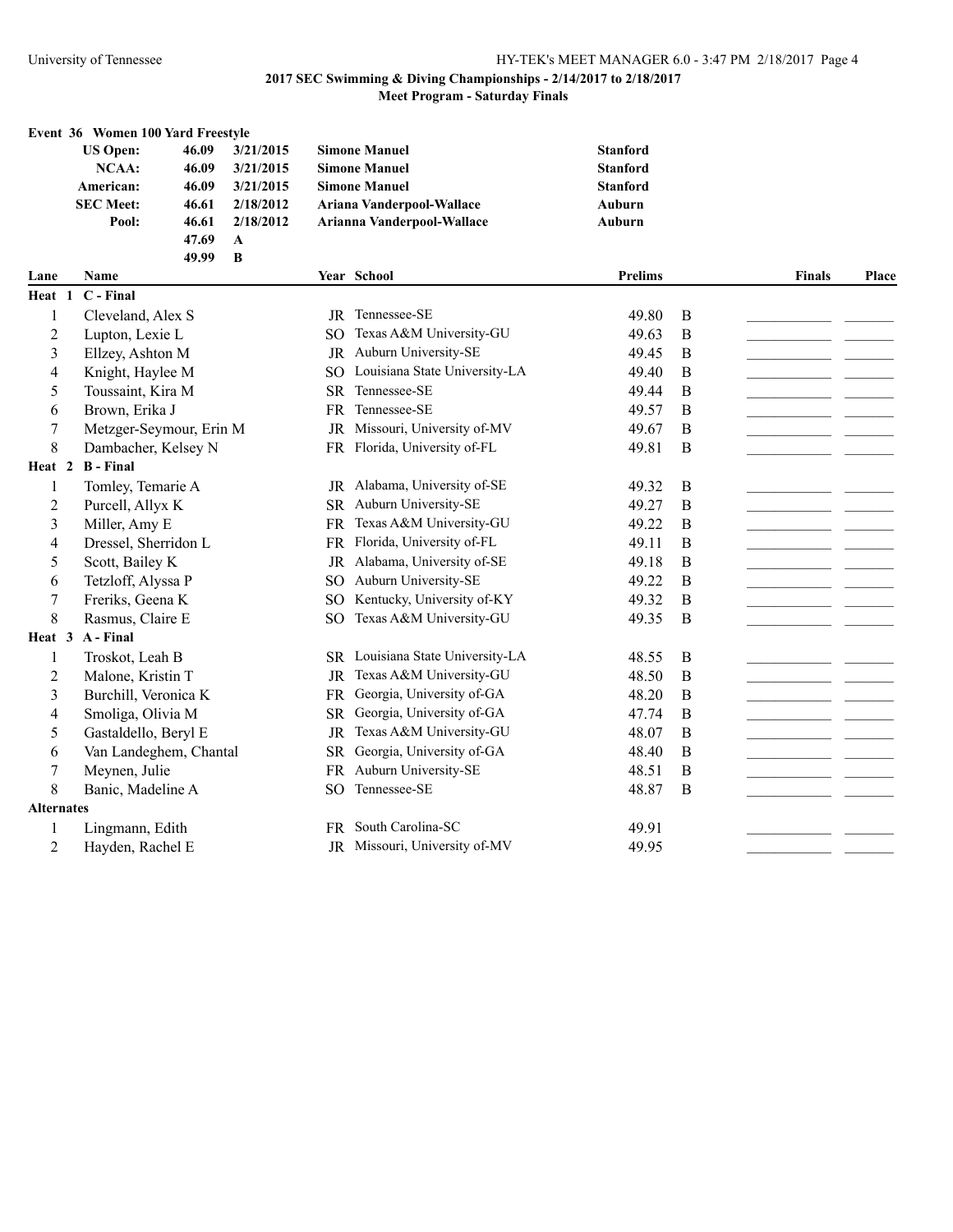**Event 37 Men 100 Yard Freestyle**

## University of Tennessee HY-TEK's MEET MANAGER 6.0 - 3:47 PM 2/18/2017 Page 5

# **2017 SEC Swimming & Diving Championships - 2/14/2017 to 2/18/2017**

# **Meet Program - Saturday Finals**

|                   | <b>US Open:</b>         | 40.46 | 3/26/2016 |                 | <b>Caeleb Dressel</b>            | Florida        |              |               |       |
|-------------------|-------------------------|-------|-----------|-----------------|----------------------------------|----------------|--------------|---------------|-------|
|                   | NCAA:                   | 40.46 | 3/26/2016 |                 | <b>Caeleb Dressel</b>            | Florida        |              |               |       |
|                   | American:               | 40.46 | 3/26/2016 |                 | <b>Caeleb Dressel</b>            | Florida        |              |               |       |
|                   | <b>SEC Meet:</b>        | 41.07 | 2/20/2016 |                 | <b>Caeleb Dressel</b>            | Florida        |              |               |       |
|                   | Pool:                   | 41.39 | 12/6/2013 |                 | <b>Nathan Adrian</b>             |                |              |               |       |
|                   |                         | 42.25 | A         |                 |                                  |                |              |               |       |
|                   |                         | 44.29 | B         |                 |                                  |                |              |               |       |
| Lane              | <b>Name</b>             |       |           |                 | Year School                      | <b>Prelims</b> |              | <b>Finals</b> | Place |
|                   | Heat 1 C - Final        |       |           |                 |                                  |                |              |               |       |
| 1                 | Luht, Karl J            |       |           |                 | FR Louisiana State University-LA | 44.07          | B            |               |       |
| 2                 | Koster, Adam R          |       |           |                 | FR Texas A&M University-GU       | 44.00          | B            |               |       |
| 3                 | Rysemus, Logan E        |       |           |                 | SR Louisiana State University-LA | 43.89          | B            |               |       |
| 4                 | Kalontarov, Ziv         |       |           | SO <sub>1</sub> | Auburn University-SE             | 43.76          | B            |               |       |
| 5                 | Markham, Jake M         |       |           |                 | JR Louisiana State University-LA | 43.85          | B            |               |       |
| 6                 | Mankus, Luke A          |       |           | SO.             | Missouri, University of-MV       | 43.92          | B            |               |       |
| 7                 | Gray, Alex K            |       |           | <b>SR</b>       | Alabama, University of-SE        | 44.05          | B            |               |       |
| 8                 | Connolly, Alec M        |       |           | <b>FR</b>       | Tennessee-SE                     | 44.12          | B            |               |       |
|                   | Heat 2 B - Final        |       |           |                 |                                  |                |              |               |       |
| 1                 | Schreuders, Mikel C     |       |           |                 | SO Missouri, University of-MV    | 43.69          | $\bf{B}$     |               |       |
| 2                 | Darmody, Kyle J         |       |           |                 | SR Auburn University-SE          | 43.64          | B            |               |       |
| 3                 | Martinez Scarpe, Enzo M |       |           |                 | JR Florida, University of-FL     | 43.55          | B            |               |       |
| 4                 | Waddell, Zane           |       |           |                 | FR Alabama, University of-SE     | 43.05          | B            |               |       |
| 5                 | Wetzlar, Peter C        |       |           |                 | FR Kentucky, University of-KY    | 43.33          | B            |               |       |
| 6                 | Baqlah, Khader          |       |           |                 | FR Florida, University of-FL     | 43.61          | B            |               |       |
| 7                 | Boland, Jonathan P      |       |           |                 | SR South Carolina-SC             | 43.67          | $\mathbf B$  |               |       |
| 8                 | Gonzales, Jacob A       |       |           |                 | SR Texas A&M University-GU       | 43.73          | B            |               |       |
|                   | Heat 3 A-Final          |       |           |                 |                                  |                |              |               |       |
| 1                 | Apple, Zach             |       |           | SO.             | Auburn University-SE             | 42.96          | $\bf{B}$     |               |       |
| 2                 | Bams, Laurent J         |       |           | SO <sub>2</sub> | Alabama, University of-SE        | 42.65          | B            |               |       |
| 3                 | Chadwick, Michael H     |       |           |                 | SR Missouri, University of-MV    | 42.32          | B            |               |       |
| 4                 | Dressel, Caeleb R       |       |           |                 | JR Florida, University of-FL     | 41.51          | $\mathbf{A}$ |               |       |
| 5                 | Decoursey, Kyle E       |       |           | SO <sub>1</sub> | Tennessee-SE                     | 42.23          | $\mathbf{A}$ |               |       |
| 6                 | Holoda, Peter           |       |           |                 | JR Auburn University-SE          | 42.45          | B            |               |       |
| 7                 | Howard, Robert C        |       |           | SO <sub>1</sub> | Alabama, University of-SE        | 42.85          | $\mathbf B$  |               |       |
| 8                 | Bolleter, Cory D        |       |           |                 | SR Texas A&M University-GU       | 43.04          | B            |               |       |
| <b>Alternates</b> |                         |       |           |                 |                                  |                |              |               |       |
|                   | Hirstein, Austin X      |       |           |                 | JR Tennessee-SE                  | 44.19          |              |               |       |
| 2                 | Coetzee, Ryan           |       |           |                 | <b>IR</b> Tennessee-SE           | 44.21          |              |               |       |
|                   |                         |       |           |                 |                                  |                |              |               |       |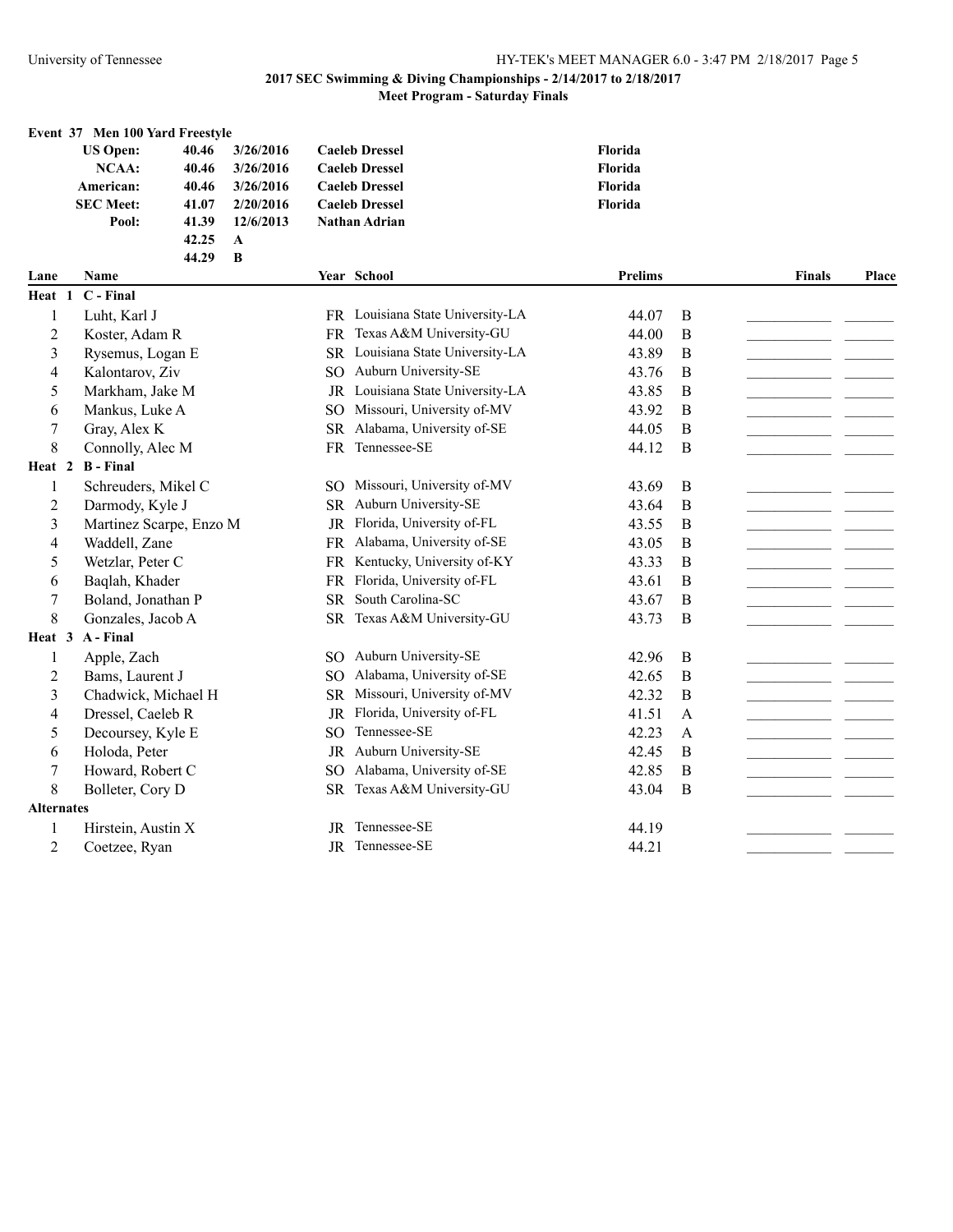|                   | Event 38 Women 200 Yard Breaststroke |         |           |                   |                                  |                      |              |               |       |
|-------------------|--------------------------------------|---------|-----------|-------------------|----------------------------------|----------------------|--------------|---------------|-------|
|                   | <b>US Open:</b>                      | 2:03.59 | 3/19/2016 | <b>Lilly King</b> |                                  | Indiana              |              |               |       |
|                   | <b>NCAA:</b>                         | 2:03.59 | 3/19/2016 | <b>Lilly King</b> |                                  | Indiana              |              |               |       |
|                   | American:                            | 2:03.59 | 3/19/2016 | <b>Lilly King</b> |                                  | Indiana              |              |               |       |
|                   | <b>SEC Meet:</b>                     | 2:04.92 | 2/22/2014 |                   | <b>Breeja Larson</b>             | <b>Texas A&amp;M</b> |              |               |       |
|                   | Pool:                                | 2:05.63 | 12/6/2013 |                   | Alia Atkinson                    | Texas A&M            |              |               |       |
|                   |                                      | 2:07.33 | A         |                   |                                  |                      |              |               |       |
|                   |                                      | 2:15.99 | $\bf{B}$  |                   |                                  |                      |              |               |       |
| Lane              | Name                                 |         |           |                   | Year School                      | <b>Prelims</b>       |              | <b>Finals</b> | Place |
| Heat 1            | C - Final                            |         |           |                   |                                  |                      |              |               |       |
| 1                 | Glunn, Lexi L                        |         |           |                   | FR Georgia, University of-GA     | 2:14.19              | B            |               |       |
| $\overline{2}$    | Belli, Morgan S                      |         |           |                   | JR Kentucky, University of-KY    | 2:13.75              | $\mathbf B$  |               |       |
| 3                 | Yurchishin, Marian L                 |         |           | SO <sub>1</sub>   | Alabama, University of-SE        | 2:13.49              | B            |               |       |
| 4                 | Gonzalez-Hermosillo, Monika          |         |           | SО                | Texas A&M University-GU          | 2:12.86              | B            |               |       |
| 5                 | Barksdale, Emma A                    |         |           | SO.               | South Carolina-SC                | 2:12.93              | B            |               |       |
| 6                 | O'Neil, Colleen M                    |         |           |                   | SR Louisiana State University-LA | 2:13.61              | B            |               |       |
| $\boldsymbol{7}$  | Davies, Ann S                        |         |           | <b>JR</b>         | Kentucky, University of-KY       | 2:13.94              | $\mathbf B$  |               |       |
| 8                 | Burns, Hannah C                      |         |           | SO.               | Florida, University of-FL        | 2:14.28              | B            |               |       |
|                   | Heat 2 B - Final                     |         |           |                   |                                  |                      |              |               |       |
| 1                 | Higgs, Albury A                      |         |           |                   | FR South Carolina-SC             | 2:12.67              | $\mathbf{B}$ |               |       |
| 2                 | Callahan, Colleen                    |         |           |                   | SR Tennessee-SE                  | 2:11.85              | B            |               |       |
| 3                 | Soderberg, Mary Margaret M           |         |           |                   | SR Arkansas-AR                   | 2:11.36              | B            |               |       |
| 4                 | Crew, Kendra R                       |         |           |                   | SR Kentucky, University of-KY    | 2:11.08              | $\, {\bf B}$ |               |       |
| 5                 | Blood, Bridget M                     |         |           |                   | SR Alabama, University of-SE     | 2:11.18              | B            |               |       |
| 6                 | Lloyd, Natasha A                     |         |           |                   | SR Auburn University-SE          | 2:11.45              | B            |               |       |
| 7                 | Caneta, Jorie A                      |         |           |                   | JR Texas A&M University-GU       | 2:12.16              | $\bf{B}$     |               |       |
| 8                 | Winstead, Madison C                  |         |           |                   | FR Kentucky, University of-KY    | 2:12.85              | B            |               |       |
| Heat 3            | A - Final                            |         |           |                   |                                  |                      |              |               |       |
| 1                 | Cameron, Emily M                     |         |           | <b>SR</b>         | Georgia, University of-GA        | 2:10.77              | B            |               |       |
| $\overline{c}$    | Dirrane, Kersten V                   |         |           | <b>JR</b>         | South Carolina-SC                | 2:10.46              | B            |               |       |
| 3                 | Jonker, Franko                       |         |           | <b>SR</b>         | Texas A&M University-GU          | 2:09.68              | $\mathbf B$  |               |       |
| 4                 | Pickrem, Sydney E                    |         |           | SO <sub>1</sub>   | Texas A&M University-GU          | 2:07.93              | $\mathbf B$  |               |       |
| 5                 | McGregor, Ashley E                   |         |           |                   | SR Texas A&M University-GU       | 2:09.10              | $\bf{B}$     |               |       |
| 6                 | Gonzalez Medina, Esther              |         |           | JR                | Texas A&M University-GU          | 2:09.99              | B            |               |       |
| 7                 | Raab, Meaghan M                      |         |           | <b>JR</b>         | Georgia, University of-GA        | 2:10.54              | $\mathbf B$  |               |       |
| 8                 | Galat, Bethany R                     |         |           |                   | JR Texas A&M University-GU       | 2:10.81              | B            |               |       |
| <b>Alternates</b> |                                      |         |           |                   |                                  |                      |              |               |       |
| 1                 | Macfarlane, Justine A                |         |           |                   | SO Alabama, University of-SE     | 2:14.35              |              |               |       |
| $\overline{2}$    | Faulconer, Savanna J                 |         |           |                   | FR Florida, University of-FL     | 2:14.57              |              |               |       |
|                   |                                      |         |           |                   |                                  |                      |              |               |       |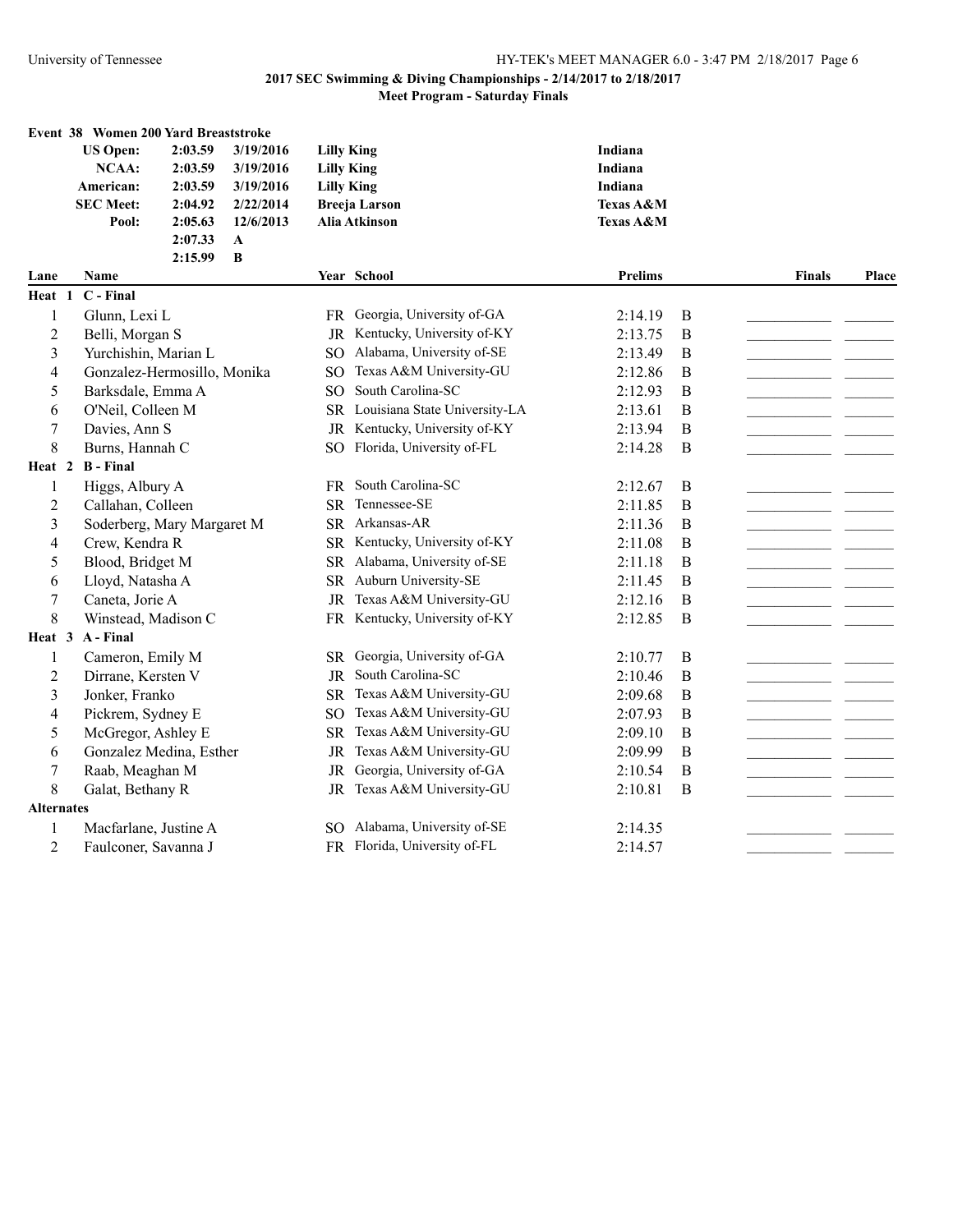## University of Tennessee HY-TEK's MEET MANAGER 6.0 - 3:47 PM 2/18/2017 Page 7

## **2017 SEC Swimming & Diving Championships - 2/14/2017 to 2/18/2017**

## **Meet Program - Saturday Finals**

|                         | Event 39 Men 200 Yard Breaststroke<br><b>US Open:</b> | 1:48.12 | 3/26/2016    | <b>Will Licon</b> |                                  | <b>Texas</b>   |          |               |       |
|-------------------------|-------------------------------------------------------|---------|--------------|-------------------|----------------------------------|----------------|----------|---------------|-------|
|                         | NCAA:                                                 | 1:48.12 | 3/26/2016    | <b>Will Licon</b> |                                  | <b>Texas</b>   |          |               |       |
|                         | American:                                             | 1:48.12 | 3/26/2016    | <b>Will Licon</b> |                                  | <b>Texas</b>   |          |               |       |
|                         | <b>SEC Meet:</b>                                      | 1:51.58 | 2/21/2015    | <b>Nic Fink</b>   |                                  | Georgia        |          |               |       |
|                         | Pool:                                                 | 1:52.99 | 12/6/2013    |                   | <b>Brad Craig</b>                |                |          |               |       |
|                         |                                                       | 1:52.99 | $\mathbf A$  |                   |                                  |                |          |               |       |
| Lane                    | Name                                                  | 1:59.79 | $\, {\bf B}$ |                   | Year School                      | <b>Prelims</b> |          | <b>Finals</b> | Place |
| Heat 1                  | C - Final                                             |         |              |                   |                                  |                |          |               |       |
| 1                       | House, Garrett J                                      |         |              |                   | SR Louisiana State University-LA | 1:59.86        |          |               |       |
| $\overline{c}$          | Hang, Thomas N                                        |         |              |                   | JR South Carolina-SC             | 1:59.39        | B        |               |       |
| 3                       | Ford, Jackson J                                       |         |              |                   | FR Georgia, University of-GA     | 1:58.59        | B        |               |       |
| 4                       | Walker, Benjamin G                                    |         |              |                   | FR Texas A&M University-GU       | 1:58.35        | B        |               |       |
| 5                       | Bohon, Jeremiah C                                     |         |              |                   | JR South Carolina-SC             | 1:58.46        | B        |               |       |
| 6                       | Day, Szymmy B                                         |         |              |                   | SR Alabama, University of-SE     | 1:59.38        | B        |               |       |
| $\boldsymbol{7}$        | Staver, Nick J                                        |         |              | SO.               | Missouri, University of-MV       | 1:59.65        | B        |               |       |
| 8                       | Mattern, John L                                       |         |              |                   | SR Georgia, University of-GA     | 2:00.66        |          |               |       |
| Heat 2                  | <b>B</b> - Final                                      |         |              |                   |                                  |                |          |               |       |
| 1                       | Amdor, Wyatt I                                        |         |              |                   | FR Kentucky, University of-KY    | 1:57.71        | B        |               |       |
|                         |                                                       |         |              |                   | SR Tennessee-SE                  |                |          |               |       |
| $\overline{c}$          | Dibblin, Ross E                                       |         |              |                   |                                  | 1:56.87        | B        |               |       |
| $\overline{\mathbf{3}}$ | Palazzo, Ross D                                       |         |              |                   | SO Florida, University of-FL     | 1:56.39        | B        |               |       |
| 4                       | Castillo Luna, Mauro                                  |         |              |                   | JR Texas A&M University-GU       | 1:55.97        | $\bf{B}$ |               |       |
| 5                       | Mapel, Edward A                                       |         |              |                   | SR Missouri, University of-MV    | 1:56.09        | $\bf{B}$ |               |       |
| 6                       | Brewer, Thomas J                                      |         |              |                   | SO Auburn University-SE          | 1:56.41        | B        |               |       |
| $\sqrt{ }$              | Romanov, Pavel                                        |         |              |                   | SR Alabama, University of-SE     | 1:57.13        | B        |               |       |
| 8                       | Orr, Basil M                                          |         |              |                   | JR Georgia, University of-GA     | 1:58.20        | B        |               |       |
| Heat 3                  | A - Final                                             |         |              |                   |                                  |                |          |               |       |
| 1                       | Tybur, Jonathan C                                     |         |              |                   | JR Texas A&M University-GU       | 1:55.61        | B        |               |       |
| $\overline{2}$          | Duderstadt, Michael E                                 |         |              |                   | SR Auburn University-SE          | 1:55.16        | B        |               |       |
| 3                       | Guest, James T                                        |         |              | SO.               | Georgia, University of-GA        | 1:54.63        | B        |               |       |
| 4                       | Wich-Glasen, Nils                                     |         |              | JR                | South Carolina-SC                | 1:53.61        | B        |               |       |
| 5                       | McKee, Anton S                                        |         |              |                   | SR Alabama, University of-SE     | 1:53.99        | B        |               |       |
| 6                       | Schwingenschloegl, Fabian                             |         |              |                   | SR Missouri, University of-MV    | 1:54.88        | B        |               |       |
| 7                       | Dejean, Silas A                                       |         |              |                   | SR Louisiana State University-LA | 1:55.25        | B        |               |       |
| 8                       | Bray, Chandler W                                      |         |              |                   | FR Florida, University of-FL     | 1:55.92        | B        |               |       |
| <b>Alternates</b>       |                                                       |         |              |                   |                                  |                |          |               |       |
| 1                       | Monaghan, Colin M                                     |         |              |                   | SO Georgia, University of-GA     | 2:00.93        |          |               |       |
| $\overline{2}$          | Goldfaden, Itay                                       |         |              |                   | FR South Carolina-SC             | 2:01.14        |          |               |       |
|                         | <b>Event 40 Men Platform Diving</b>                   |         |              |                   |                                  |                |          |               |       |
|                         | <b>SEC Meet:</b>                                      | 487.90  | 2/18/2009    |                   | <b>Daniel Mazzaferro</b>         | Auburn         |          |               |       |
|                         | Pool:                                                 | 554.05  | 12/22/2011   |                   | <b>David Boudia</b>              | Missouri       |          |               |       |
| Lane                    | Name                                                  |         |              |                   | Year School                      | Prelims        |          | <b>Finals</b> | Place |
|                         | Flight 1 A-Final                                      |         |              |                   |                                  |                |          |               |       |
| 1                       | Sagert, Brent                                         |         |              |                   | SR Alabama, University of-SE     | 342.80         |          |               |       |
| 2                       | Gotro, Jordan                                         |         |              |                   | SR South Carolina-SC             | 356.55         |          |               |       |
| 3                       | Smith, Samuel C                                       |         |              |                   | SO Florida, University of-FL     | 367.45         |          |               |       |
| 4                       | Phillip, Matthew                                      |         |              |                   | SO Louisiana State University-LA | 393.00         |          |               |       |
| 5                       | Masterton, Sebastian R                                |         |              | SO.               | Kentucky, University of-KY       | 401.90         |          |               |       |
|                         |                                                       |         |              |                   |                                  |                |          |               |       |
|                         | Lazeroff, Scott H                                     |         |              |                   | SO Auburn University-SE          | 447.85         |          |               |       |
| 7                       |                                                       |         |              |                   |                                  |                |          |               |       |
| 6                       | Henschel, Tyler R                                     |         |              | <b>JR</b>         | Texas A&M University-GU          | 444.45         |          |               |       |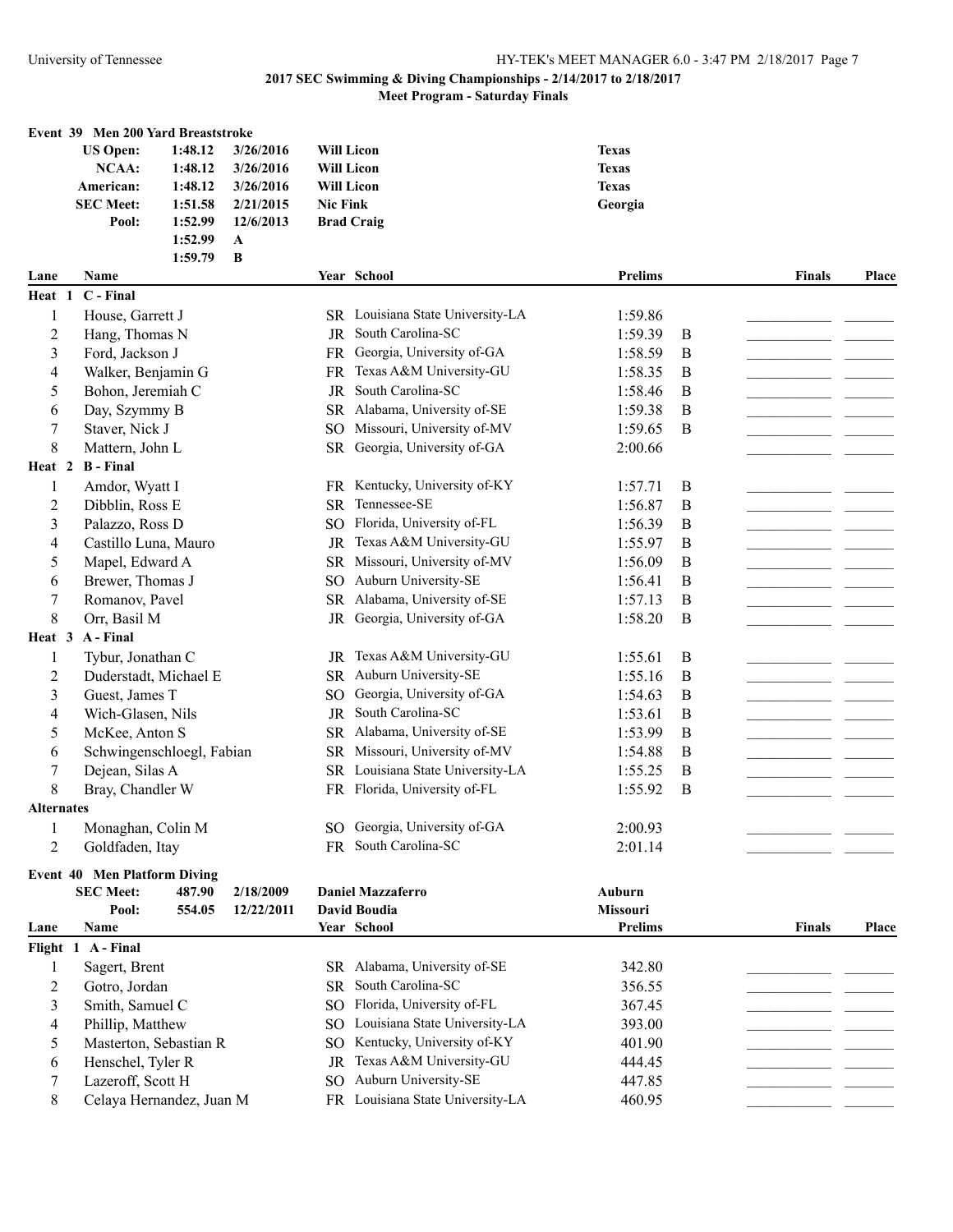| SO Texas A&M University-GU<br>Thornton, Sam N<br>341.40<br>1<br>$\overline{2}$<br>JR Tennessee-SE<br>Stone, Liam B<br>339.00<br>Event 41 Women 400 Yard Freestyle Relay<br>3:08.54<br>3/21/2015<br><b>Stanford</b><br><b>Stanford</b><br><b>US Open:</b><br>L. Neal, J. Hu, L. Engel, S. Manuel<br><b>NCAA:</b><br>3:08.54<br>3/21/2015<br><b>Stanford</b><br><b>Stanford</b><br>L. Neal, J. Hu, L. Engel, S. Manuel<br>American:<br>3:08.54<br><b>Stanford</b><br>3/21/2015<br><b>Stanford</b><br>L. Neal, J. Hu, L. Engel, S. Manuel<br><b>SEC Meet:</b><br>3:11.23<br>2/23/2013<br>Georgia<br>Georgia<br>A. Schmitt, C. VanLandeghem, S. Vreeland, M Romano<br>3:12.85<br>2/18/2012<br>Auburn<br>Pool:<br>Auburn<br>Vanderpool-Wallace, Riordan, Fonteno, Kraskoski<br>3:15.78<br>A<br>3:17.11<br>B<br><b>Team</b><br><b>Seed Time</b><br>Relay<br><b>Finals</b><br>Place<br>Lane<br>Heat 1 of 2 Timed Finals<br>3<br>Arkansas, University of, Fayet-AR<br>3:24.42<br>A<br>Florida, University of-FL<br>3:21.25<br>4<br>A<br>5<br>South Carolina, University of,-SC<br>3:22.31<br>A<br>Vanderbilt University-SE<br>3:28.94<br>6<br>A<br>Heat 2 of 2 Timed Finals<br>3:18.98<br>1<br>Alabama, University of-SE<br>A<br>Louisiana State University-LA<br>A<br>3:18.09<br>2<br>3<br>Auburn University-SE<br>3:17.01<br>A<br>B<br>Georgia, University of-GA<br>4<br>A<br>3:11.19<br>A<br>Texas A&M University-GU<br>5<br>3:16.05<br>A<br>B<br>Missouri, University of-MV<br>6<br>A<br>3:17.32<br>Kentucky, University of-KY<br>3:18.69<br>7<br>A<br>8<br>Tennessee, University of, Knox-SE<br>3:19.28<br>A<br>Event 42 Men 400 Yard Freestyle Relay<br>2:46.03<br>2/21/2009<br>Auburn<br><b>Auburn</b><br><b>US Open:</b><br>J. Andkjaer,, G. Louw, K. Norys, M. Targett<br><b>NCAA:</b><br>2/21/2009<br>Auburn<br>Auburn<br>2:46.03<br>J. Andkjaer, G. Louw, K. Norys, M. Targett<br>3/28/2009<br>2:47.02<br>American:<br>Texas<br><b>Texas</b><br>J. Feigen, R. Berens, P. Jameson, D. Walters<br><b>SEC Meet:</b><br>2/21/2009<br>Auburn<br>2:46.03<br>Auburn<br>J. Andkjaer, G. Louw, K. Norys, M. Targett<br><b>California Aquatics</b><br>Pool:<br>2:51.16<br>12/6/2013<br><b>CALI-PC</b><br>Messerschmidt, Murphy, Gimondi, Stubblefield<br>2:52.45<br>A<br>2:53.68<br>B<br><b>Team</b><br>Relay<br><b>Seed Time</b><br><b>Finals</b><br><b>Place</b><br>Lane<br>Heat 1 of 2 Timed Finals<br>3<br>South Carolina, University of,-SC<br>$\mathbf{A}$<br>2:59.23<br>Kentucky, University of-KY |   | Alternates (Event 40 Men Platform Diving) |  |   |         |  |  |
|----------------------------------------------------------------------------------------------------------------------------------------------------------------------------------------------------------------------------------------------------------------------------------------------------------------------------------------------------------------------------------------------------------------------------------------------------------------------------------------------------------------------------------------------------------------------------------------------------------------------------------------------------------------------------------------------------------------------------------------------------------------------------------------------------------------------------------------------------------------------------------------------------------------------------------------------------------------------------------------------------------------------------------------------------------------------------------------------------------------------------------------------------------------------------------------------------------------------------------------------------------------------------------------------------------------------------------------------------------------------------------------------------------------------------------------------------------------------------------------------------------------------------------------------------------------------------------------------------------------------------------------------------------------------------------------------------------------------------------------------------------------------------------------------------------------------------------------------------------------------------------------------------------------------------------------------------------------------------------------------------------------------------------------------------------------------------------------------------------------------------------------------------------------------------------------------------------------------------------------------------------------------------------------------------------------------------------------------------------------------------------------------------------------------------------------------------------------------------------------------------|---|-------------------------------------------|--|---|---------|--|--|
|                                                                                                                                                                                                                                                                                                                                                                                                                                                                                                                                                                                                                                                                                                                                                                                                                                                                                                                                                                                                                                                                                                                                                                                                                                                                                                                                                                                                                                                                                                                                                                                                                                                                                                                                                                                                                                                                                                                                                                                                                                                                                                                                                                                                                                                                                                                                                                                                                                                                                                    |   |                                           |  |   |         |  |  |
|                                                                                                                                                                                                                                                                                                                                                                                                                                                                                                                                                                                                                                                                                                                                                                                                                                                                                                                                                                                                                                                                                                                                                                                                                                                                                                                                                                                                                                                                                                                                                                                                                                                                                                                                                                                                                                                                                                                                                                                                                                                                                                                                                                                                                                                                                                                                                                                                                                                                                                    |   |                                           |  |   |         |  |  |
|                                                                                                                                                                                                                                                                                                                                                                                                                                                                                                                                                                                                                                                                                                                                                                                                                                                                                                                                                                                                                                                                                                                                                                                                                                                                                                                                                                                                                                                                                                                                                                                                                                                                                                                                                                                                                                                                                                                                                                                                                                                                                                                                                                                                                                                                                                                                                                                                                                                                                                    |   |                                           |  |   |         |  |  |
|                                                                                                                                                                                                                                                                                                                                                                                                                                                                                                                                                                                                                                                                                                                                                                                                                                                                                                                                                                                                                                                                                                                                                                                                                                                                                                                                                                                                                                                                                                                                                                                                                                                                                                                                                                                                                                                                                                                                                                                                                                                                                                                                                                                                                                                                                                                                                                                                                                                                                                    |   |                                           |  |   |         |  |  |
|                                                                                                                                                                                                                                                                                                                                                                                                                                                                                                                                                                                                                                                                                                                                                                                                                                                                                                                                                                                                                                                                                                                                                                                                                                                                                                                                                                                                                                                                                                                                                                                                                                                                                                                                                                                                                                                                                                                                                                                                                                                                                                                                                                                                                                                                                                                                                                                                                                                                                                    |   |                                           |  |   |         |  |  |
|                                                                                                                                                                                                                                                                                                                                                                                                                                                                                                                                                                                                                                                                                                                                                                                                                                                                                                                                                                                                                                                                                                                                                                                                                                                                                                                                                                                                                                                                                                                                                                                                                                                                                                                                                                                                                                                                                                                                                                                                                                                                                                                                                                                                                                                                                                                                                                                                                                                                                                    |   |                                           |  |   |         |  |  |
|                                                                                                                                                                                                                                                                                                                                                                                                                                                                                                                                                                                                                                                                                                                                                                                                                                                                                                                                                                                                                                                                                                                                                                                                                                                                                                                                                                                                                                                                                                                                                                                                                                                                                                                                                                                                                                                                                                                                                                                                                                                                                                                                                                                                                                                                                                                                                                                                                                                                                                    |   |                                           |  |   |         |  |  |
|                                                                                                                                                                                                                                                                                                                                                                                                                                                                                                                                                                                                                                                                                                                                                                                                                                                                                                                                                                                                                                                                                                                                                                                                                                                                                                                                                                                                                                                                                                                                                                                                                                                                                                                                                                                                                                                                                                                                                                                                                                                                                                                                                                                                                                                                                                                                                                                                                                                                                                    |   |                                           |  |   |         |  |  |
|                                                                                                                                                                                                                                                                                                                                                                                                                                                                                                                                                                                                                                                                                                                                                                                                                                                                                                                                                                                                                                                                                                                                                                                                                                                                                                                                                                                                                                                                                                                                                                                                                                                                                                                                                                                                                                                                                                                                                                                                                                                                                                                                                                                                                                                                                                                                                                                                                                                                                                    |   |                                           |  |   |         |  |  |
|                                                                                                                                                                                                                                                                                                                                                                                                                                                                                                                                                                                                                                                                                                                                                                                                                                                                                                                                                                                                                                                                                                                                                                                                                                                                                                                                                                                                                                                                                                                                                                                                                                                                                                                                                                                                                                                                                                                                                                                                                                                                                                                                                                                                                                                                                                                                                                                                                                                                                                    |   |                                           |  |   |         |  |  |
|                                                                                                                                                                                                                                                                                                                                                                                                                                                                                                                                                                                                                                                                                                                                                                                                                                                                                                                                                                                                                                                                                                                                                                                                                                                                                                                                                                                                                                                                                                                                                                                                                                                                                                                                                                                                                                                                                                                                                                                                                                                                                                                                                                                                                                                                                                                                                                                                                                                                                                    |   |                                           |  |   |         |  |  |
|                                                                                                                                                                                                                                                                                                                                                                                                                                                                                                                                                                                                                                                                                                                                                                                                                                                                                                                                                                                                                                                                                                                                                                                                                                                                                                                                                                                                                                                                                                                                                                                                                                                                                                                                                                                                                                                                                                                                                                                                                                                                                                                                                                                                                                                                                                                                                                                                                                                                                                    |   |                                           |  |   |         |  |  |
|                                                                                                                                                                                                                                                                                                                                                                                                                                                                                                                                                                                                                                                                                                                                                                                                                                                                                                                                                                                                                                                                                                                                                                                                                                                                                                                                                                                                                                                                                                                                                                                                                                                                                                                                                                                                                                                                                                                                                                                                                                                                                                                                                                                                                                                                                                                                                                                                                                                                                                    |   |                                           |  |   |         |  |  |
|                                                                                                                                                                                                                                                                                                                                                                                                                                                                                                                                                                                                                                                                                                                                                                                                                                                                                                                                                                                                                                                                                                                                                                                                                                                                                                                                                                                                                                                                                                                                                                                                                                                                                                                                                                                                                                                                                                                                                                                                                                                                                                                                                                                                                                                                                                                                                                                                                                                                                                    |   |                                           |  |   |         |  |  |
|                                                                                                                                                                                                                                                                                                                                                                                                                                                                                                                                                                                                                                                                                                                                                                                                                                                                                                                                                                                                                                                                                                                                                                                                                                                                                                                                                                                                                                                                                                                                                                                                                                                                                                                                                                                                                                                                                                                                                                                                                                                                                                                                                                                                                                                                                                                                                                                                                                                                                                    |   |                                           |  |   |         |  |  |
|                                                                                                                                                                                                                                                                                                                                                                                                                                                                                                                                                                                                                                                                                                                                                                                                                                                                                                                                                                                                                                                                                                                                                                                                                                                                                                                                                                                                                                                                                                                                                                                                                                                                                                                                                                                                                                                                                                                                                                                                                                                                                                                                                                                                                                                                                                                                                                                                                                                                                                    |   |                                           |  |   |         |  |  |
|                                                                                                                                                                                                                                                                                                                                                                                                                                                                                                                                                                                                                                                                                                                                                                                                                                                                                                                                                                                                                                                                                                                                                                                                                                                                                                                                                                                                                                                                                                                                                                                                                                                                                                                                                                                                                                                                                                                                                                                                                                                                                                                                                                                                                                                                                                                                                                                                                                                                                                    |   |                                           |  |   |         |  |  |
|                                                                                                                                                                                                                                                                                                                                                                                                                                                                                                                                                                                                                                                                                                                                                                                                                                                                                                                                                                                                                                                                                                                                                                                                                                                                                                                                                                                                                                                                                                                                                                                                                                                                                                                                                                                                                                                                                                                                                                                                                                                                                                                                                                                                                                                                                                                                                                                                                                                                                                    |   |                                           |  |   |         |  |  |
|                                                                                                                                                                                                                                                                                                                                                                                                                                                                                                                                                                                                                                                                                                                                                                                                                                                                                                                                                                                                                                                                                                                                                                                                                                                                                                                                                                                                                                                                                                                                                                                                                                                                                                                                                                                                                                                                                                                                                                                                                                                                                                                                                                                                                                                                                                                                                                                                                                                                                                    |   |                                           |  |   |         |  |  |
|                                                                                                                                                                                                                                                                                                                                                                                                                                                                                                                                                                                                                                                                                                                                                                                                                                                                                                                                                                                                                                                                                                                                                                                                                                                                                                                                                                                                                                                                                                                                                                                                                                                                                                                                                                                                                                                                                                                                                                                                                                                                                                                                                                                                                                                                                                                                                                                                                                                                                                    |   |                                           |  |   |         |  |  |
|                                                                                                                                                                                                                                                                                                                                                                                                                                                                                                                                                                                                                                                                                                                                                                                                                                                                                                                                                                                                                                                                                                                                                                                                                                                                                                                                                                                                                                                                                                                                                                                                                                                                                                                                                                                                                                                                                                                                                                                                                                                                                                                                                                                                                                                                                                                                                                                                                                                                                                    |   |                                           |  |   |         |  |  |
|                                                                                                                                                                                                                                                                                                                                                                                                                                                                                                                                                                                                                                                                                                                                                                                                                                                                                                                                                                                                                                                                                                                                                                                                                                                                                                                                                                                                                                                                                                                                                                                                                                                                                                                                                                                                                                                                                                                                                                                                                                                                                                                                                                                                                                                                                                                                                                                                                                                                                                    |   |                                           |  |   |         |  |  |
|                                                                                                                                                                                                                                                                                                                                                                                                                                                                                                                                                                                                                                                                                                                                                                                                                                                                                                                                                                                                                                                                                                                                                                                                                                                                                                                                                                                                                                                                                                                                                                                                                                                                                                                                                                                                                                                                                                                                                                                                                                                                                                                                                                                                                                                                                                                                                                                                                                                                                                    |   |                                           |  |   |         |  |  |
|                                                                                                                                                                                                                                                                                                                                                                                                                                                                                                                                                                                                                                                                                                                                                                                                                                                                                                                                                                                                                                                                                                                                                                                                                                                                                                                                                                                                                                                                                                                                                                                                                                                                                                                                                                                                                                                                                                                                                                                                                                                                                                                                                                                                                                                                                                                                                                                                                                                                                                    |   |                                           |  |   |         |  |  |
|                                                                                                                                                                                                                                                                                                                                                                                                                                                                                                                                                                                                                                                                                                                                                                                                                                                                                                                                                                                                                                                                                                                                                                                                                                                                                                                                                                                                                                                                                                                                                                                                                                                                                                                                                                                                                                                                                                                                                                                                                                                                                                                                                                                                                                                                                                                                                                                                                                                                                                    |   |                                           |  |   |         |  |  |
|                                                                                                                                                                                                                                                                                                                                                                                                                                                                                                                                                                                                                                                                                                                                                                                                                                                                                                                                                                                                                                                                                                                                                                                                                                                                                                                                                                                                                                                                                                                                                                                                                                                                                                                                                                                                                                                                                                                                                                                                                                                                                                                                                                                                                                                                                                                                                                                                                                                                                                    |   |                                           |  |   |         |  |  |
|                                                                                                                                                                                                                                                                                                                                                                                                                                                                                                                                                                                                                                                                                                                                                                                                                                                                                                                                                                                                                                                                                                                                                                                                                                                                                                                                                                                                                                                                                                                                                                                                                                                                                                                                                                                                                                                                                                                                                                                                                                                                                                                                                                                                                                                                                                                                                                                                                                                                                                    |   |                                           |  |   |         |  |  |
|                                                                                                                                                                                                                                                                                                                                                                                                                                                                                                                                                                                                                                                                                                                                                                                                                                                                                                                                                                                                                                                                                                                                                                                                                                                                                                                                                                                                                                                                                                                                                                                                                                                                                                                                                                                                                                                                                                                                                                                                                                                                                                                                                                                                                                                                                                                                                                                                                                                                                                    |   |                                           |  |   |         |  |  |
|                                                                                                                                                                                                                                                                                                                                                                                                                                                                                                                                                                                                                                                                                                                                                                                                                                                                                                                                                                                                                                                                                                                                                                                                                                                                                                                                                                                                                                                                                                                                                                                                                                                                                                                                                                                                                                                                                                                                                                                                                                                                                                                                                                                                                                                                                                                                                                                                                                                                                                    |   |                                           |  |   |         |  |  |
|                                                                                                                                                                                                                                                                                                                                                                                                                                                                                                                                                                                                                                                                                                                                                                                                                                                                                                                                                                                                                                                                                                                                                                                                                                                                                                                                                                                                                                                                                                                                                                                                                                                                                                                                                                                                                                                                                                                                                                                                                                                                                                                                                                                                                                                                                                                                                                                                                                                                                                    |   |                                           |  |   |         |  |  |
|                                                                                                                                                                                                                                                                                                                                                                                                                                                                                                                                                                                                                                                                                                                                                                                                                                                                                                                                                                                                                                                                                                                                                                                                                                                                                                                                                                                                                                                                                                                                                                                                                                                                                                                                                                                                                                                                                                                                                                                                                                                                                                                                                                                                                                                                                                                                                                                                                                                                                                    |   |                                           |  |   |         |  |  |
|                                                                                                                                                                                                                                                                                                                                                                                                                                                                                                                                                                                                                                                                                                                                                                                                                                                                                                                                                                                                                                                                                                                                                                                                                                                                                                                                                                                                                                                                                                                                                                                                                                                                                                                                                                                                                                                                                                                                                                                                                                                                                                                                                                                                                                                                                                                                                                                                                                                                                                    |   |                                           |  |   |         |  |  |
|                                                                                                                                                                                                                                                                                                                                                                                                                                                                                                                                                                                                                                                                                                                                                                                                                                                                                                                                                                                                                                                                                                                                                                                                                                                                                                                                                                                                                                                                                                                                                                                                                                                                                                                                                                                                                                                                                                                                                                                                                                                                                                                                                                                                                                                                                                                                                                                                                                                                                                    |   |                                           |  |   |         |  |  |
|                                                                                                                                                                                                                                                                                                                                                                                                                                                                                                                                                                                                                                                                                                                                                                                                                                                                                                                                                                                                                                                                                                                                                                                                                                                                                                                                                                                                                                                                                                                                                                                                                                                                                                                                                                                                                                                                                                                                                                                                                                                                                                                                                                                                                                                                                                                                                                                                                                                                                                    |   |                                           |  |   |         |  |  |
|                                                                                                                                                                                                                                                                                                                                                                                                                                                                                                                                                                                                                                                                                                                                                                                                                                                                                                                                                                                                                                                                                                                                                                                                                                                                                                                                                                                                                                                                                                                                                                                                                                                                                                                                                                                                                                                                                                                                                                                                                                                                                                                                                                                                                                                                                                                                                                                                                                                                                                    |   |                                           |  |   |         |  |  |
|                                                                                                                                                                                                                                                                                                                                                                                                                                                                                                                                                                                                                                                                                                                                                                                                                                                                                                                                                                                                                                                                                                                                                                                                                                                                                                                                                                                                                                                                                                                                                                                                                                                                                                                                                                                                                                                                                                                                                                                                                                                                                                                                                                                                                                                                                                                                                                                                                                                                                                    |   |                                           |  |   |         |  |  |
|                                                                                                                                                                                                                                                                                                                                                                                                                                                                                                                                                                                                                                                                                                                                                                                                                                                                                                                                                                                                                                                                                                                                                                                                                                                                                                                                                                                                                                                                                                                                                                                                                                                                                                                                                                                                                                                                                                                                                                                                                                                                                                                                                                                                                                                                                                                                                                                                                                                                                                    |   |                                           |  |   |         |  |  |
|                                                                                                                                                                                                                                                                                                                                                                                                                                                                                                                                                                                                                                                                                                                                                                                                                                                                                                                                                                                                                                                                                                                                                                                                                                                                                                                                                                                                                                                                                                                                                                                                                                                                                                                                                                                                                                                                                                                                                                                                                                                                                                                                                                                                                                                                                                                                                                                                                                                                                                    |   |                                           |  |   |         |  |  |
|                                                                                                                                                                                                                                                                                                                                                                                                                                                                                                                                                                                                                                                                                                                                                                                                                                                                                                                                                                                                                                                                                                                                                                                                                                                                                                                                                                                                                                                                                                                                                                                                                                                                                                                                                                                                                                                                                                                                                                                                                                                                                                                                                                                                                                                                                                                                                                                                                                                                                                    |   |                                           |  |   |         |  |  |
|                                                                                                                                                                                                                                                                                                                                                                                                                                                                                                                                                                                                                                                                                                                                                                                                                                                                                                                                                                                                                                                                                                                                                                                                                                                                                                                                                                                                                                                                                                                                                                                                                                                                                                                                                                                                                                                                                                                                                                                                                                                                                                                                                                                                                                                                                                                                                                                                                                                                                                    |   |                                           |  |   |         |  |  |
|                                                                                                                                                                                                                                                                                                                                                                                                                                                                                                                                                                                                                                                                                                                                                                                                                                                                                                                                                                                                                                                                                                                                                                                                                                                                                                                                                                                                                                                                                                                                                                                                                                                                                                                                                                                                                                                                                                                                                                                                                                                                                                                                                                                                                                                                                                                                                                                                                                                                                                    |   |                                           |  |   |         |  |  |
|                                                                                                                                                                                                                                                                                                                                                                                                                                                                                                                                                                                                                                                                                                                                                                                                                                                                                                                                                                                                                                                                                                                                                                                                                                                                                                                                                                                                                                                                                                                                                                                                                                                                                                                                                                                                                                                                                                                                                                                                                                                                                                                                                                                                                                                                                                                                                                                                                                                                                                    |   |                                           |  |   |         |  |  |
|                                                                                                                                                                                                                                                                                                                                                                                                                                                                                                                                                                                                                                                                                                                                                                                                                                                                                                                                                                                                                                                                                                                                                                                                                                                                                                                                                                                                                                                                                                                                                                                                                                                                                                                                                                                                                                                                                                                                                                                                                                                                                                                                                                                                                                                                                                                                                                                                                                                                                                    |   |                                           |  |   |         |  |  |
|                                                                                                                                                                                                                                                                                                                                                                                                                                                                                                                                                                                                                                                                                                                                                                                                                                                                                                                                                                                                                                                                                                                                                                                                                                                                                                                                                                                                                                                                                                                                                                                                                                                                                                                                                                                                                                                                                                                                                                                                                                                                                                                                                                                                                                                                                                                                                                                                                                                                                                    |   |                                           |  |   |         |  |  |
|                                                                                                                                                                                                                                                                                                                                                                                                                                                                                                                                                                                                                                                                                                                                                                                                                                                                                                                                                                                                                                                                                                                                                                                                                                                                                                                                                                                                                                                                                                                                                                                                                                                                                                                                                                                                                                                                                                                                                                                                                                                                                                                                                                                                                                                                                                                                                                                                                                                                                                    |   |                                           |  |   |         |  |  |
|                                                                                                                                                                                                                                                                                                                                                                                                                                                                                                                                                                                                                                                                                                                                                                                                                                                                                                                                                                                                                                                                                                                                                                                                                                                                                                                                                                                                                                                                                                                                                                                                                                                                                                                                                                                                                                                                                                                                                                                                                                                                                                                                                                                                                                                                                                                                                                                                                                                                                                    |   |                                           |  |   |         |  |  |
|                                                                                                                                                                                                                                                                                                                                                                                                                                                                                                                                                                                                                                                                                                                                                                                                                                                                                                                                                                                                                                                                                                                                                                                                                                                                                                                                                                                                                                                                                                                                                                                                                                                                                                                                                                                                                                                                                                                                                                                                                                                                                                                                                                                                                                                                                                                                                                                                                                                                                                    |   |                                           |  |   |         |  |  |
|                                                                                                                                                                                                                                                                                                                                                                                                                                                                                                                                                                                                                                                                                                                                                                                                                                                                                                                                                                                                                                                                                                                                                                                                                                                                                                                                                                                                                                                                                                                                                                                                                                                                                                                                                                                                                                                                                                                                                                                                                                                                                                                                                                                                                                                                                                                                                                                                                                                                                                    | 4 |                                           |  | A | 2:57.64 |  |  |
| Tennessee, University of, Knox-SE<br>5                                                                                                                                                                                                                                                                                                                                                                                                                                                                                                                                                                                                                                                                                                                                                                                                                                                                                                                                                                                                                                                                                                                                                                                                                                                                                                                                                                                                                                                                                                                                                                                                                                                                                                                                                                                                                                                                                                                                                                                                                                                                                                                                                                                                                                                                                                                                                                                                                                                             |   |                                           |  | A | 2:58.34 |  |  |